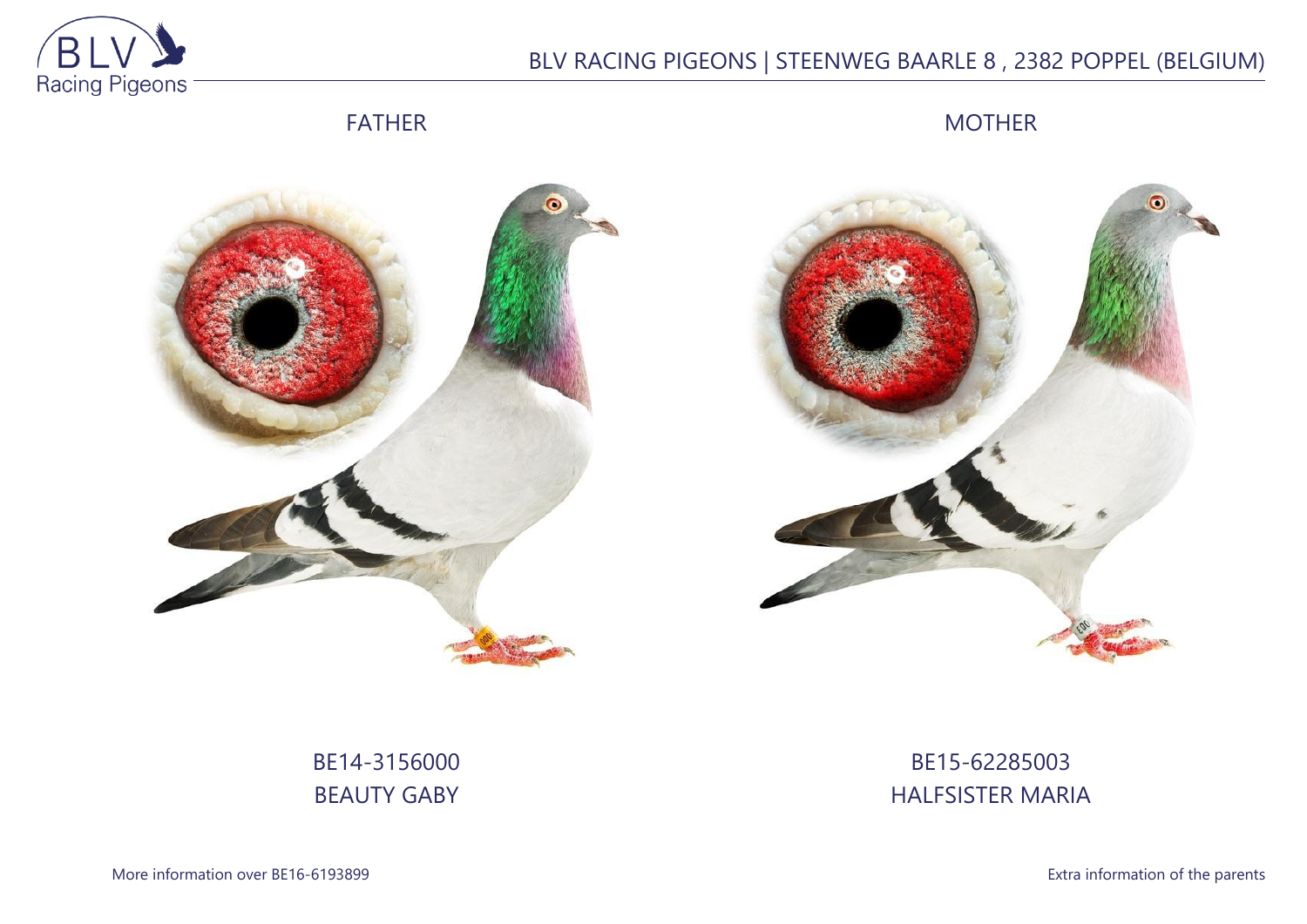

## BLV RACING PIGEONS | STEENWEG BAARLE 8 , 2382 POPPEL (BELGIUM)





6285003-15 **Halfsister Maria** 6235626-92  $\sqrt{6335690.98}$  $\rightarrow$ L. "KAASBOER" superkweker Blauw<br>6404318-96  $V$ -6111599-09 vader en grootvader van Kamiel **RI AIIW** verschillende tonduiven Zoon Kaasboer Halfbroer Laura 1e Nat M:6259169-08 6054295-05 Bourges Bourges<br>Vader van BE12-6023282<br>15e Nat. Guéret Ema M: 6054214-05 Rechtstreeks L.B.J. Chateaurouxke 24e Nat. Bourges Geeringky 6072376-14 V: 3003886-02  $\nabla$  2100552-09 1:2076149-11 Father Maria M: 6143863-99 **Blauwe duiver** Vader van: Hennes Kristiaan 1. Nat. Chateauroux Deno - herbots Fiennes Kristiaan<br>24ste Nat. Bourges<br>gr moeder 6023127-16<br>1ste Nat Chat. 2018 4. Nat. Ace KBDB 2018<br>4. Nat. La Souterraine M: 3006565-05 V: 3158062-98 20. Nat. Chateauroux gr moeder 6063712-18 M: 3001535-04 blauwe duivin 20ste Nat Chat 2018 dochter Bliksem 6335690-98<br>"KAASBOER" superkweker  $\nabla: 6177698-08$ 6119144-11 **Niels** Sam M. 6033110-07 Grootvader Noor Vader Noor 1e Semi Nat. Vierzor The Semi Nat. Vierzon 17e Nat. Bourges  $4.6032539-05$ M-6163823-10 M: 6072450-14 7e Prov. Bourges 40e Prov. Argenton M: 6320803-07 Van Eynde - Goovaerts zomerjong 63e Prov. Guéret niet gespeeld  $: 6111515-09$ 6335690-98  $\nabla 6257098-03$ Minoe "KAASBOER" superkweker Rik Moeder "Noor" M: 6407575-97 Zoon Kaasboer 1e Semi Nat. Vierzon Vader van Tia **Rlauw** 17e Nat. Bourges **7e Prov. Bourges** 6358919-04 M6242318-07 40e Prov. Argento Beia 63e Prov. Guéret Leo Verhaeger M: 6110267-06 Moeder van Tia

**Hok Van de Wouwer** Melkouwen 8 - 2590 Berlaar (Belgium)

Vande Worwer Kink

More information over BE16-6193899 **Extra information of the parents**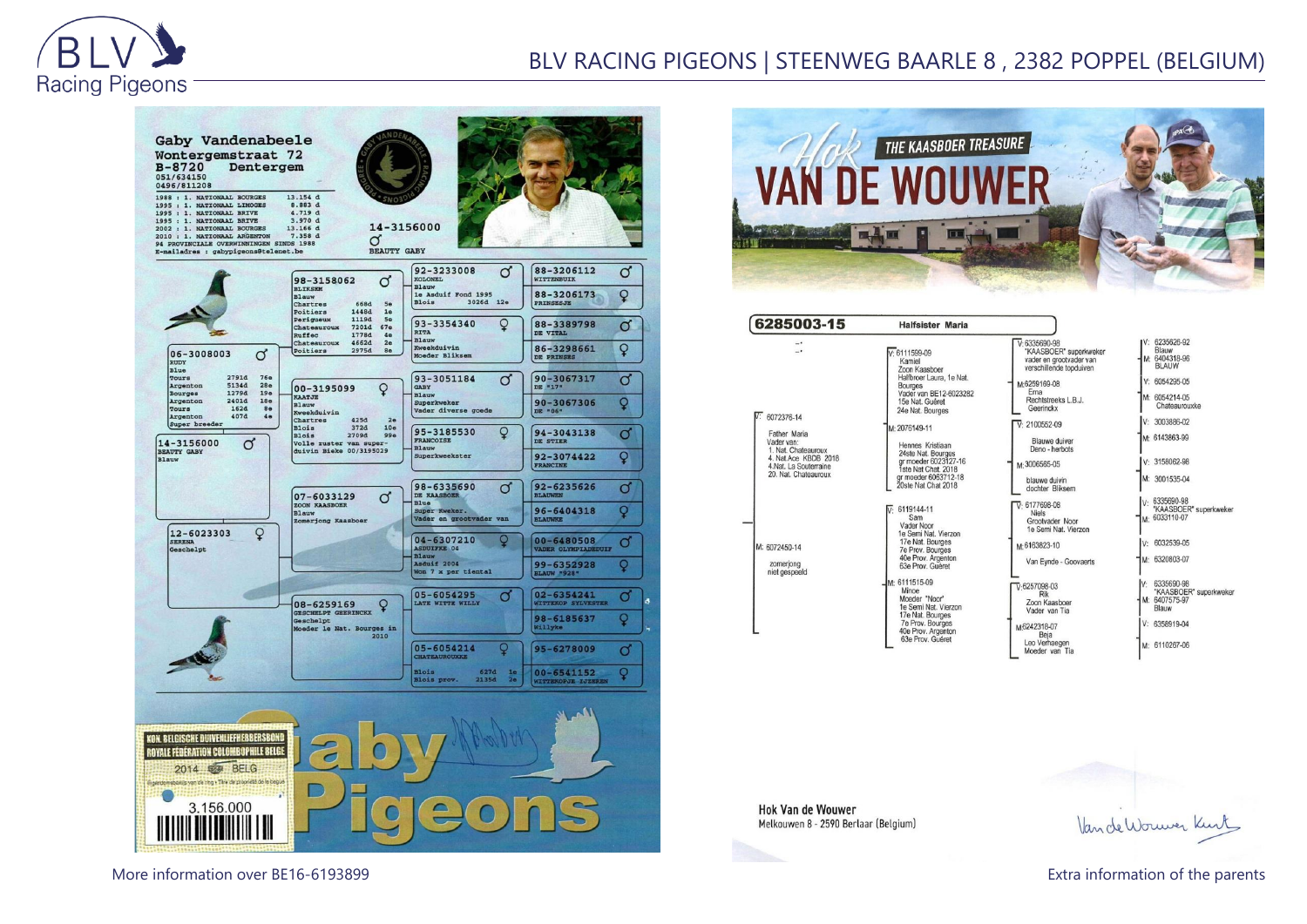

## More information of 3156000/2014

**Never raced, summer youngster 2014** Father of BE18-6063768 **691. Nat. Argenton – 16,496 birds 2018 835. Nat. Chateauroux – 12,855 birds 2018 289. prov. Chevrainvilliers – 5,197 birds 2018** Brother to 'Laury' BE14-3150674 **Superbreeder at Gaston Van De Wouwer** 'Laury' is father of winners **48. Nat. Limoges - 15,979 birds 2020 52. Nat. Chateauroux - 18,499 birds 2017 69. Nat. Chateauroux - 1,712 birds 2017 304. Nat. Chateauroux – 4,641 birds 2018 314. Nat. Argenton – 3,322 birds 2018 434. Nat. Argenton – 19,592 birds 3. prov. Blois - 2,744 birds 2018 25. prov. Le Mans – 359 birds 2018 33. prov. Argenton - 1,339 birds 2019 81. prov. Issoudun - 1,400 birds 2019** 'Laury' is g.father of 'Blauw Maria' at Van Eynde-Goovaerts **4. Nat. Zone Argenton – 4,957 birds / 16. Nat. 16,762 birds 88. Nat. Zone Chateauroux – 4,232 birds / 157. Nat. 12,855 birds 95. Nat. Zone Argenton – 7,111 birds 4. Fay aux Loges – 2,465 birds 4. Melun – 1,727 birds 61. prov. Vierzon – 2,691 birds - BRED FROM VANDENABEELE STAR 'RUDY' X SUPER VD WOUWER TOPPER 'SERENA'** Bred from 'Rudy' **28. Nat. Zone Argenton – 5,134 birds / 4. local 2007 3. local / 14. I.prov. Poitiers - 1,687 birds 2008 4. local / 19. I.prov. Bourges – 1,279 birds 2007 8. local / 76. prov. Tours – 2,791 birds 2007 Nr. 1 breeder Gaby Vandenabeele** 'Rudy' is (g.)father of **1. Nat. acebird long distance yearlings KBDB 2013 ('Super Romeo') 1. Nat. Tulle – 5,731 birds & fastest of 11,707 birds ('New Bliksem') 1. Nat. Limoges YL - 6,275 birds 2015 ('Prince Rudy' - Gino Clicque) 1. Nat. Brive YL - 5,925 birds 2016 ('Blauwen Brive' - Frederik Everaert) 1. Nat. ace GMD KBDB YB 2015 ('Super Ricka' - Jespers-VDWegen) 1. TT Nanteuil YB - 7,791 birds ('From Brother New Bliksem' - M. Linsen)**

**1. prov. Tours - 5,639 birds & total 3x 1. ('De Provinciaal' - Paul Lannoo) 1. prov. acebird allround KBDB 2017 ('Blauw 031' - at Gebr. Herbots)** Bred from 'Serena' **1. Nat. Zone Poitiers YL - 2,538 birds 2013 98. prov. Vierzon YL - 1,253 birds 2013 / 225. s-Nat. 3,001 birds** - 'Serena' is breeder of 'Laury' BE14-3150674 **Current super breeder 2020 at Van De Wouwer** 'Serena' is full sister to 'Laura' **1. Nat. Bourges 2010 - 17,061 birds & fastest from 39,577 birds 7. prov. Bourges - 2,312 birds 74. Nat. Bourges - 37,357 birds Also winner of 25.-45.-63. provincial** 'Serena' is full sister to 'Femke' 158/11 **8. I.prov. Bourges YB – 2,263 birds 2011 11. Nat. Zone / 20. Nat. Argenton YL - 22,384 birds 2012 46. Nat. Zone Bourges old - 3,803 birds 2013 / 137. Nat. 19,655 birds 76. Nat. Zone / 135. Nat. Montluçon YL - 22,875 birds 2012 94. s-Nat. Vierzon YL - 3,585 birds 2012 Mother of 'Na fi', 1. prov. Argenton YB 2014** 'Serena' is full sister to 'Jul' 728/10 **3. Noyon YB – 1,289 birds 2010 4. Noyon YL – 1,164 birds 2011 488. Nat. Bourges – 20,544 birds 2011** 'Serena' is full sister to 'Herna' **Current 2020 super breeder Van De Wouwer Offspring wins at least 36x top 100 Nat. Zone/prov. 1. Noyon – 976 birds … 5. prov. Blois - 1,581 birds 2018 10. Nat. Chateauroux 27,081 birds … 28. Nat. Argenton 3,322 birds 2018 Also 36.-53.-53.-60.-64.-89.-91.-91.-91.-104.-120.-131. National** 'Serena' is g.daughter of 'Kaasboer' **Famous base breeder Gaston Van De Wouwer 'Kaasboer' descendants most impressive victories 3x Olympiad bird … at least 3x 1. Nat. acebird KBDB Winner of at least 16x 1. National … at least 2x Car winners in SAMDPR Hebei Movie-TV Race China 2013 OLR China**